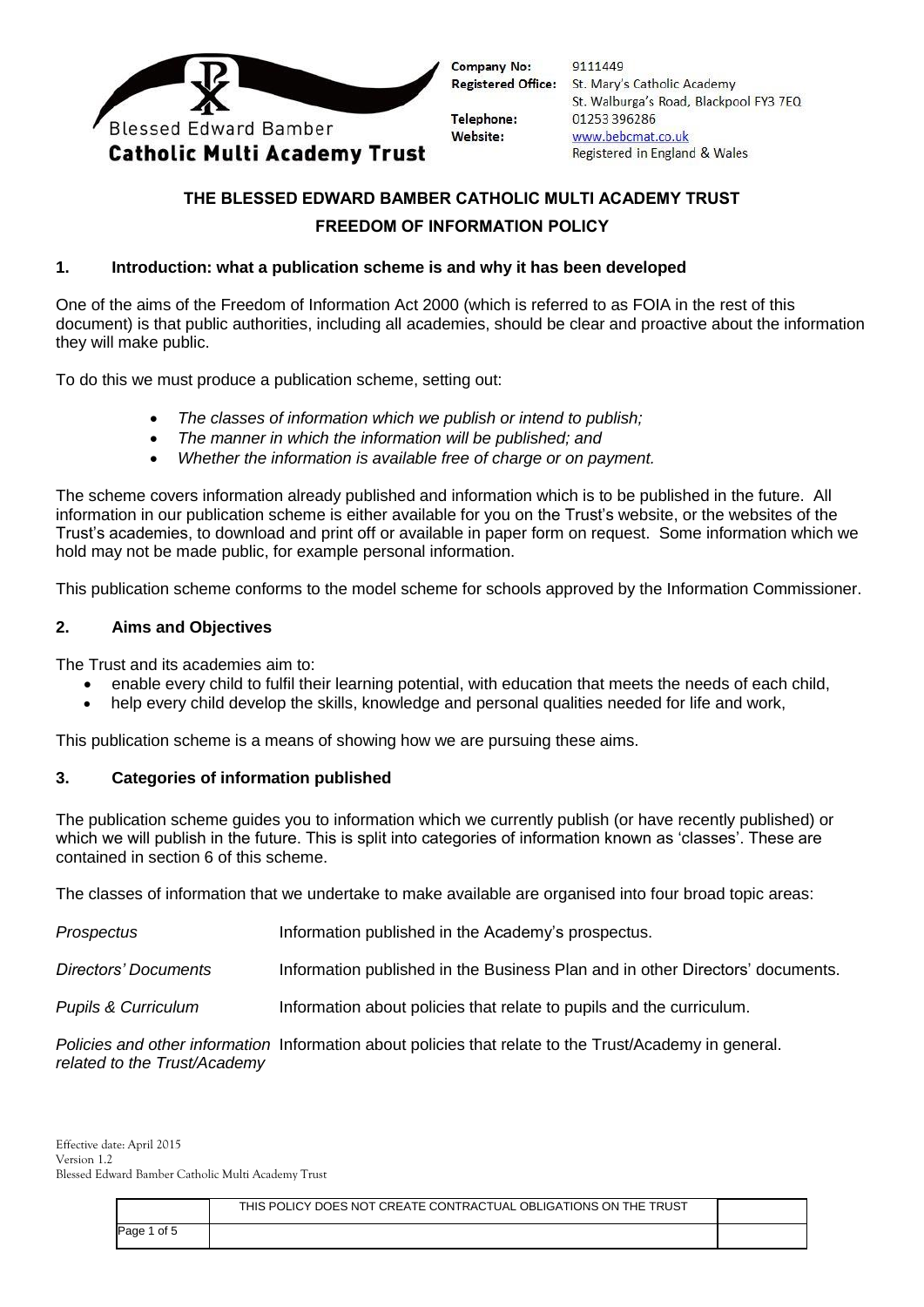#### *4.* **How to request information**

The vast majority of the documentation listed below is available on the Trust or academies' websites. If you require a paper version of any of the documents within the scheme, please contact the school by telephone, email or letter.

Contact details are set out below.

Blessed Edward Bamber Catholic Multi Academy Trust Email: [admin@st-mary.blackpool.sch.uk](mailto:admin@st-mary.blackpool.sch.uk) Tel: 01253 396286 Contact Address: Executive Director, St. Mary's Catholic Academy, St. Walburga's Rd, Blackpool FY3 7EQ

Christ the King Catholic Academy Email: [admin@ctkacademy.co.uk](mailto:admin@ctkacademy.co.uk) Tel: 01253 395985 Contact Address: Headteacher, Christ the King Catholic Academy, Rodwell Walk, Blackpool FY3 7NJ

St. Cuthbert's Catholic Academy Email: [admin@st-cuthbert.blackpool.sch.uk](mailto:admin@st-cuthbert.blackpool.sch.uk) Tel: 01253 403232

Contact Address: Headteacher, Lightwood Avenue, Blackpool FY4 2A

St. Mary's Catholic Academy Email: [admin@st-mary.blackpool.sch.uk](mailto:admin@st-mary.blackpool.sch.uk) Tel: 01253 396286 Contact Address: Headteacher, St. Mary's Catholic Academy, St. Walburga's Rd, Blackpool FY3 7EQ

To help us process your request quickly, please clearly mark any correspondence **"PUBLICATION SCHEME REQUEST**" (in CAPITALS please)

If the information you're looking for isn't available via the scheme and isn't on our website, you can still contact the school to ask if we have it.

#### **5. Paying for information**

Information published on our any of our websites is free, although you may incur costs from your Internet service provider. If you don't have Internet access, you can access our website using a local library or an Internet café. Single copies of information covered by this publication are provided free unless stated otherwise in section 6.

If your request means that we have to do a lot of photocopying or printing, or pay a large postage charge, or is for a priced item such as some printed publications or videos we will let you know the cost before fulfilling your request. Where there is a charge this will be indicated by a £ sign in the description box.

Please note any information available on the Trust's or academies' websites that are requested in hard copy will be charged for.

|             | THIS POLICY DOES NOT CREATE CONTRACTUAL OBLIGATIONS ON THE TRUST |  |
|-------------|------------------------------------------------------------------|--|
| Page 2 of 5 |                                                                  |  |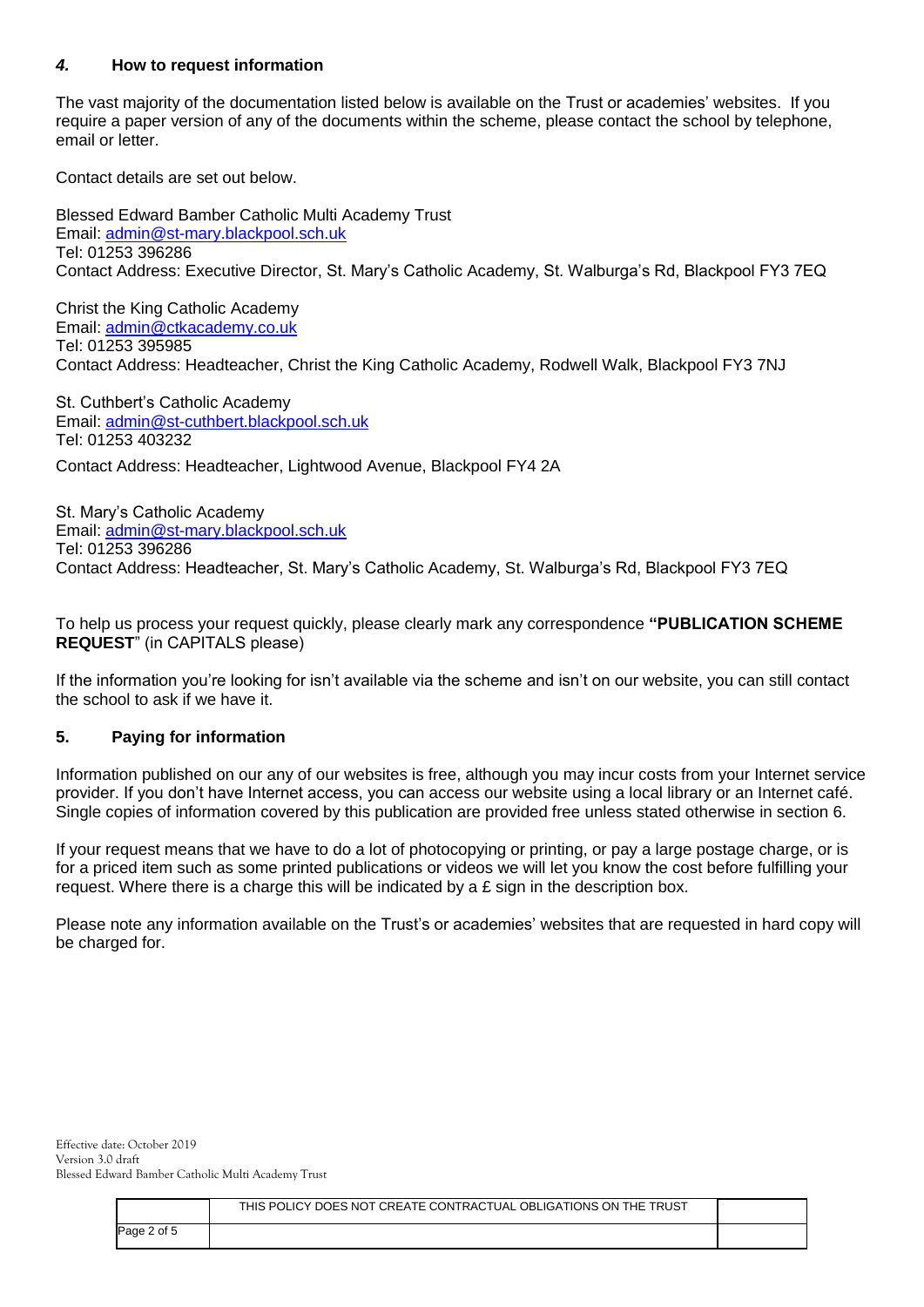#### **6. Classes of Information Currently Published**

| <b>Class</b>      | <b>Description</b>                                                                                                                                                                                                                                                                                                                                                                                                                                                                                                                                                                                                                             |  |  |
|-------------------|------------------------------------------------------------------------------------------------------------------------------------------------------------------------------------------------------------------------------------------------------------------------------------------------------------------------------------------------------------------------------------------------------------------------------------------------------------------------------------------------------------------------------------------------------------------------------------------------------------------------------------------------|--|--|
| <b>Prospectus</b> | The contents of the prospectus are determined at the Academy's discretion but may include<br>the following:                                                                                                                                                                                                                                                                                                                                                                                                                                                                                                                                    |  |  |
|                   |                                                                                                                                                                                                                                                                                                                                                                                                                                                                                                                                                                                                                                                |  |  |
|                   | the name, address and telephone number of the school, and the type of school<br>the names of the head teacher and chair of the board<br>information on the Admissions Policy<br>$\bullet$<br>a statement of the Academy's ethos and values<br>$\bullet$<br>details of any affiliations with a particular religion or religious denomination, the religious<br>$\bullet$<br>education provided, parents' right to withdraw their child from religious education and<br>collective worship and the alternative provision for those pupils<br>information about the school's policy on providing for pupils with special educational<br>$\bullet$ |  |  |
|                   | needs                                                                                                                                                                                                                                                                                                                                                                                                                                                                                                                                                                                                                                          |  |  |
|                   | number of pupils on roll and rates of pupils' authorised and unauthorised absences                                                                                                                                                                                                                                                                                                                                                                                                                                                                                                                                                             |  |  |
|                   | National Curriculum assessment results for appropriate Key Stages, with national<br>summary figures                                                                                                                                                                                                                                                                                                                                                                                                                                                                                                                                            |  |  |
|                   | GCSE/GNVQ results in the school, locally and nationally                                                                                                                                                                                                                                                                                                                                                                                                                                                                                                                                                                                        |  |  |
|                   | a summary of GCE A/AS level results in the school and nationally<br>$\bullet$                                                                                                                                                                                                                                                                                                                                                                                                                                                                                                                                                                  |  |  |
|                   | the number of pupils studying for and percentage achieving other vocational<br>qualifications                                                                                                                                                                                                                                                                                                                                                                                                                                                                                                                                                  |  |  |
|                   | the destinations of school leavers                                                                                                                                                                                                                                                                                                                                                                                                                                                                                                                                                                                                             |  |  |
|                   | the arrangements for visits to the school by prospective parents<br>$\bullet$                                                                                                                                                                                                                                                                                                                                                                                                                                                                                                                                                                  |  |  |
|                   | the number of places for pupils of normal age of entry in the preceding school year and<br>the number of written applications/preferences expressed for those places                                                                                                                                                                                                                                                                                                                                                                                                                                                                           |  |  |

**Prospectus –** this section sets out information published in the school prospectus.

# **Information relating to the Directors and the Trust's Business**

| <b>Class</b>         | <b>Description</b>                                                                          |
|----------------------|---------------------------------------------------------------------------------------------|
| <b>Articles of</b>   | The objects of the Trust<br>$\bullet$                                                       |
| <b>Association</b>   | Matters relating to members, directors and clerk to the board                               |
|                      | Arrangements and procedures for general meetings and meetings of the directors<br>$\bullet$ |
|                      | Matters relating to accounts, annual report and annual returns<br>$\bullet$                 |
| <b>Minutes of</b>    | Agreed minutes of meetings of the Trust Board and its committees                            |
| meeting of the       |                                                                                             |
| <b>Board and its</b> |                                                                                             |
| committees           |                                                                                             |
| <b>Directors</b>     | Information about and the names of directors is available here:                             |
|                      | http://www.bebcmat.co.uk/index.php/board-of-directors                                       |
|                      |                                                                                             |
|                      | The Trust has also published a statement on the claiming of allowances by its Directors     |
| <b>Business Plan</b> | The Trust's Business Plan contains its key objectives and information relating to its       |
|                      | functioning.                                                                                |

Effective date: October 2019 Version 3.0 draft Blessed Edward Bamber Catholic Multi Academy Trust

|             | THIS POLICY DOES NOT CREATE CONTRACTUAL OBLIGATIONS ON THE TRUST |  |
|-------------|------------------------------------------------------------------|--|
| Page 3 of 5 |                                                                  |  |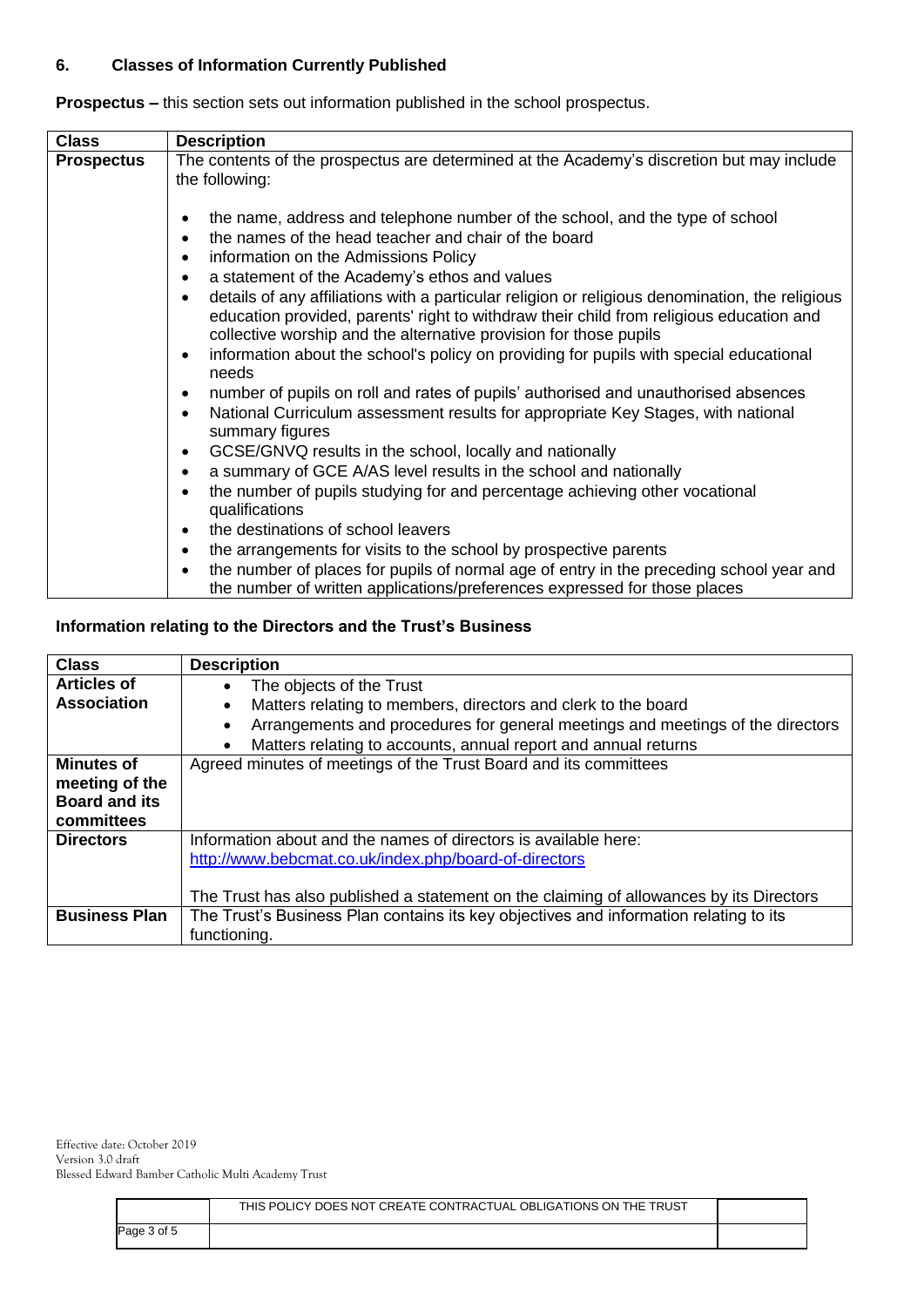#### **Pupils & Curriculum Policies**

This section gives access to information about policies that relate to pupils and the curriculum. This information plus other information required by the latest Schools' Regulation Information.

| <b>Class</b>              | <b>Description</b>                                                                                                            |
|---------------------------|-------------------------------------------------------------------------------------------------------------------------------|
| Accessibility             | Plan for increasing participation of disabled pupils in the academy's curriculum,                                             |
| Plans                     | improving the accessibility of the physical environment and improving delivery of                                             |
|                           | information to disabled pupils.                                                                                               |
| Collective                | Statement of arrangements for the required daily act of collective worship                                                    |
| Worship                   |                                                                                                                               |
| <b>Curriculum Policy</b>  | Statement on following the policy for the secular curriculum subjects and religious                                           |
|                           | education and schemes of work and syllabuses currently used by the school                                                     |
| <b>Educational Visits</b> |                                                                                                                               |
| Policy                    |                                                                                                                               |
| <b>Equality Policy</b>    | Statement of policy for promoting equality and agreed objectives from each academy                                            |
| Home - Academy            | Statement of aims and values, the academy's responsibilities, the parental                                                    |
| agreement                 | responsibilities and the academy's expectations of its pupils for example homework                                            |
|                           | arrangements                                                                                                                  |
| <b>Premises</b>           | Statement of procedures relating to how we ensure our sites are safe, welcoming and                                           |
| Management                | meet statutory requirements                                                                                                   |
| Policy                    |                                                                                                                               |
| <b>Pupil Discipline</b>   | Statement of general principles on behaviour and discipline and of measures taken by<br>the head teacher to prevent bullying. |
| Safeguarding              | Statement of policy for safeguarding and promoting welfare of pupils at the academy.                                          |
| Policy                    |                                                                                                                               |
| Sex Education &           | Statement of policy with regard to sex and relationship education                                                             |
| Relationships             |                                                                                                                               |
| Policy                    |                                                                                                                               |
| Special Education         | Information about the academy's policy on providing for pupils with special educational                                       |
| <b>Needs Policy</b>       | needs                                                                                                                         |
| Supporting                | Information about how we support children with medical needs                                                                  |
| Children with             |                                                                                                                               |
| <b>Medical Needs</b>      |                                                                                                                               |

#### **Policies and other information related to the Academy**

This section gives access to information about policies that relate to the Trust and academies in general. Trust wide policies may be accessed at<http://www.bebcmat.co.uk/index.php/trust-policies>

| <b>Class</b>                                                                             | <b>Description</b>                                                                                                                                                                                       |
|------------------------------------------------------------------------------------------|----------------------------------------------------------------------------------------------------------------------------------------------------------------------------------------------------------|
| Charging and<br>Remissions<br><b>Policies</b>                                            | Statement of the Trust's policy with respect to charges and remissions for any<br>optional extra or board and lodging for which charges are permitted, for example<br>publications, music tuition, trips |
| Complaints<br>procedure                                                                  | Statement of procedures for dealing with complaints                                                                                                                                                      |
| <b>Critical Incident</b><br>Policy                                                       | Statement of procedures for dealing with a critical incident.                                                                                                                                            |
| Dealing with<br>Allegations of<br>Abuse against<br><b>Staff and Safer</b><br>Recruitment | Statement of procedures of how the Trust will respond to an allegation of abuse<br>against one of its members of staff and arrangements for the safe recruiting of<br>employees and volunteers.          |
| Financial<br>Regulations                                                                 | A copy of the Trust's Financial Regulations which also apply to all its academies.                                                                                                                       |
| Flexible Working<br>Policy                                                               | Statement of entitlement to and procedures for applying for flexible working<br>arrangements for those staff employed by the Trust.                                                                      |

Effective date: October 2019

Version 3.0 draft

Blessed Edward Bamber Catholic Multi Academy Trust

|             | THIS POLICY DOES NOT CREATE CONTRACTUAL OBLIGATIONS ON THE TRUST |  |
|-------------|------------------------------------------------------------------|--|
| Page 4 of 5 |                                                                  |  |